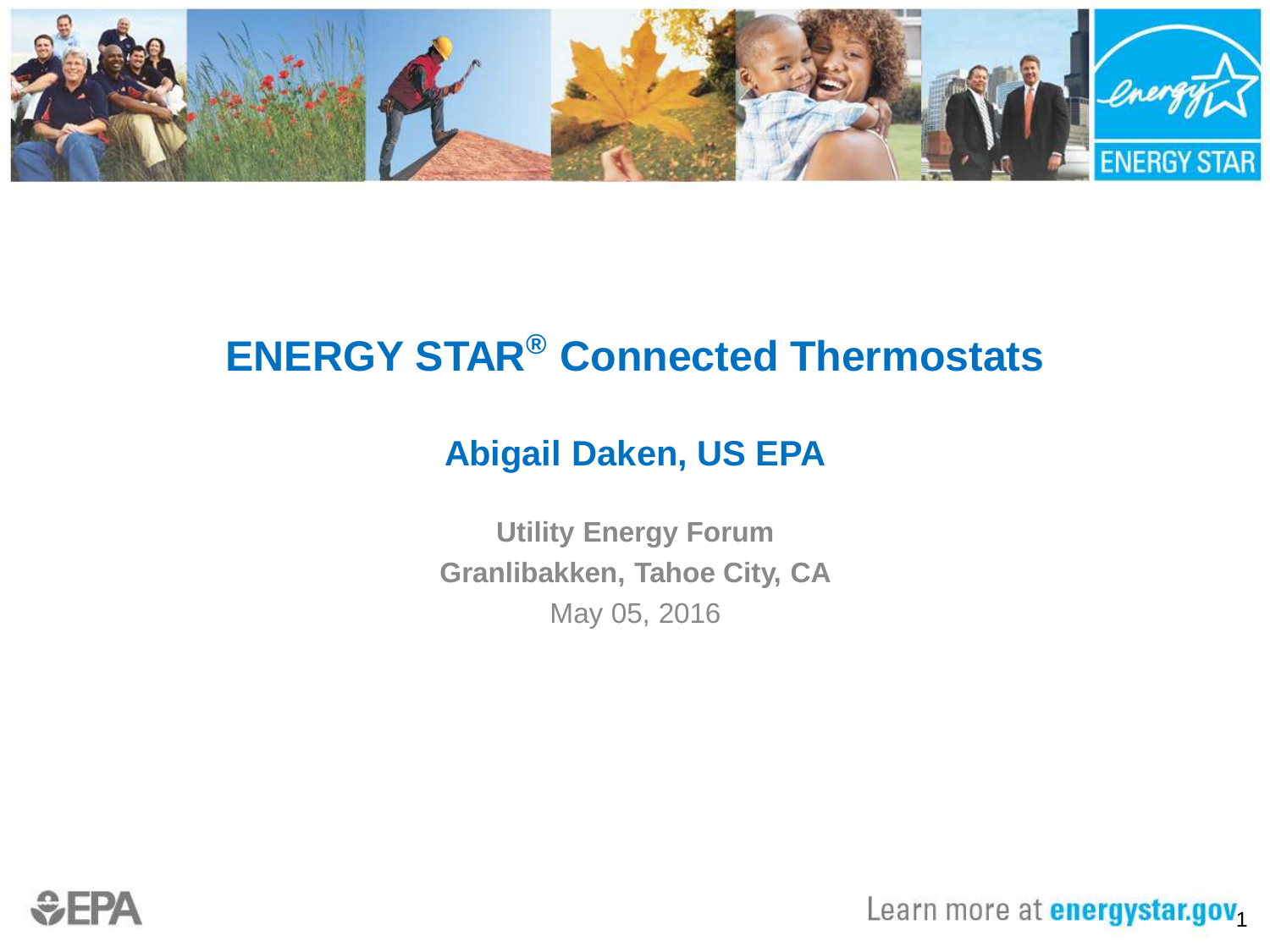

#### For more than 20 years, EPA's ENERGY STAR program has identified

#### the most energy efficient products, buildings, plants, and new homes –

#### all based on the latest government-backed standards and a rigorous third-party certification process.

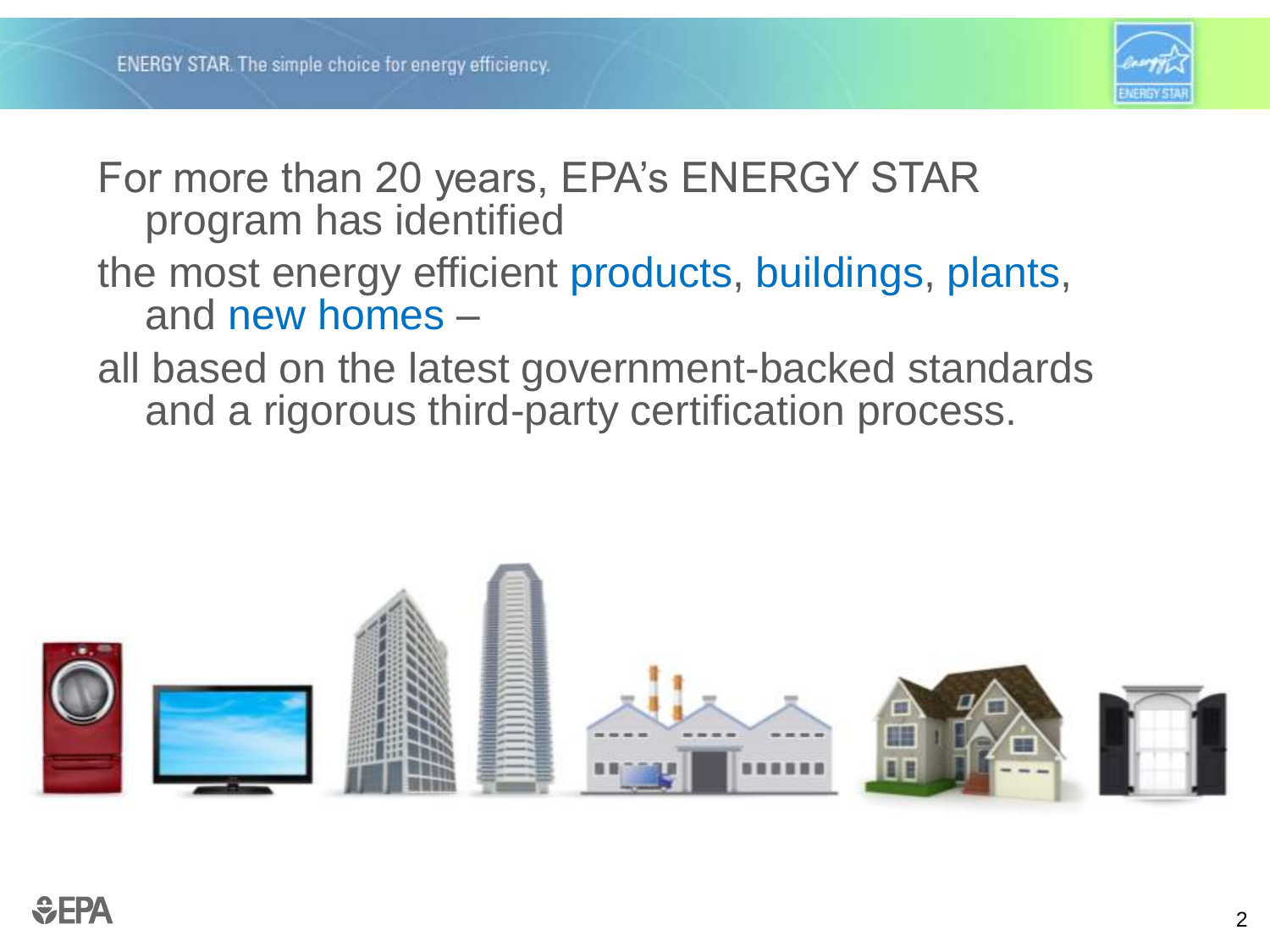

ENERGY STAR TODAY

Brand Preference & Loyalty

# Of the 87% of households that recognize the ENERGY STAR label

75% recalled purchasing an ENERGY STAR-labeled product in the past year

> 73% said the label influenced at least one of their purchase decisions very much or somewhat

> > 75% were likely to recommend ENERGY STAR-labeled products to a friend

> > > 30% were extremely likely to recommend ENERGY STAR

> > > Source: National CEE Household Survey 2012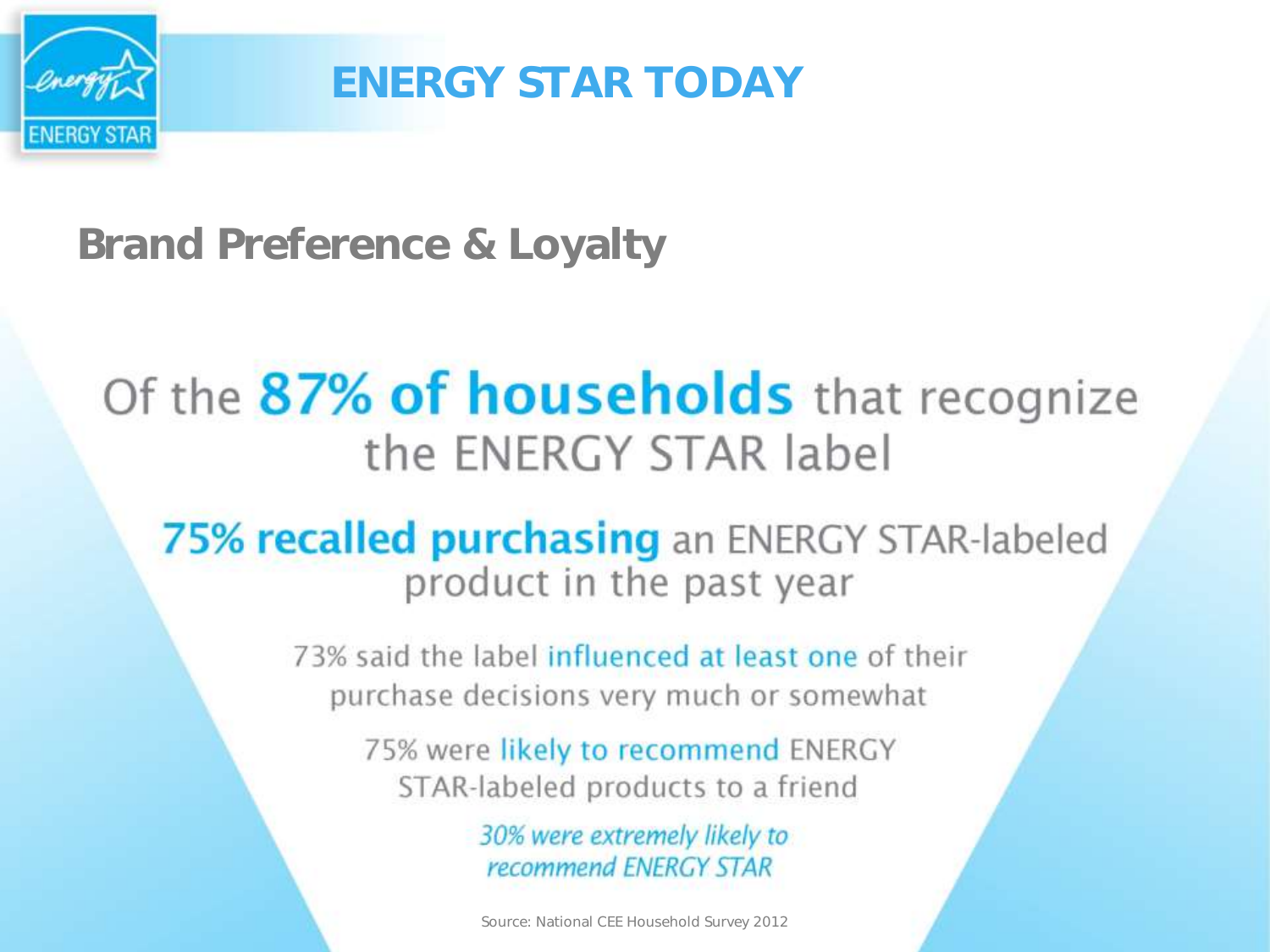

#### Annual Greenhouse Gas Emissions Avoided

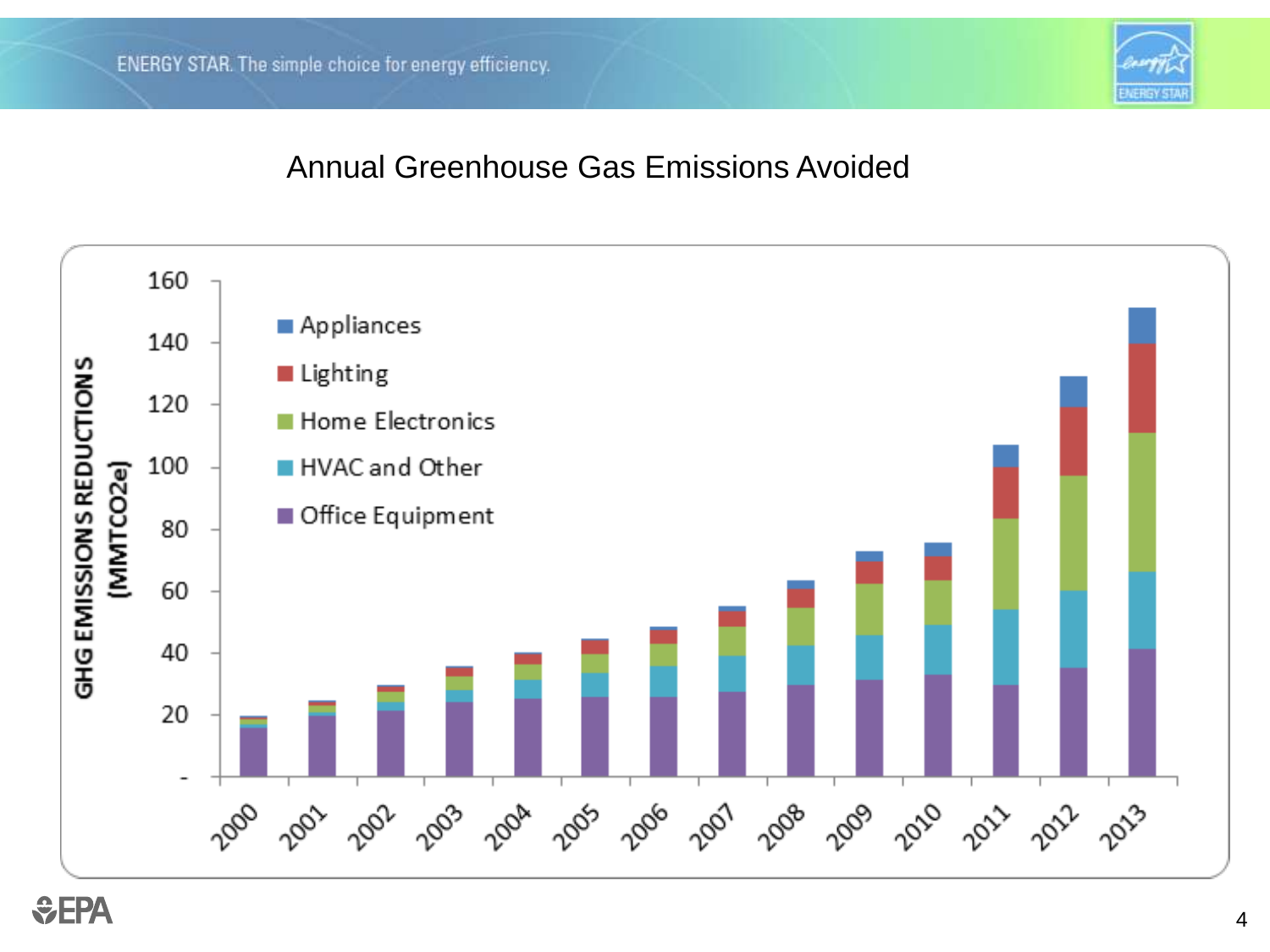

# **ENERGY STAR's Focus**

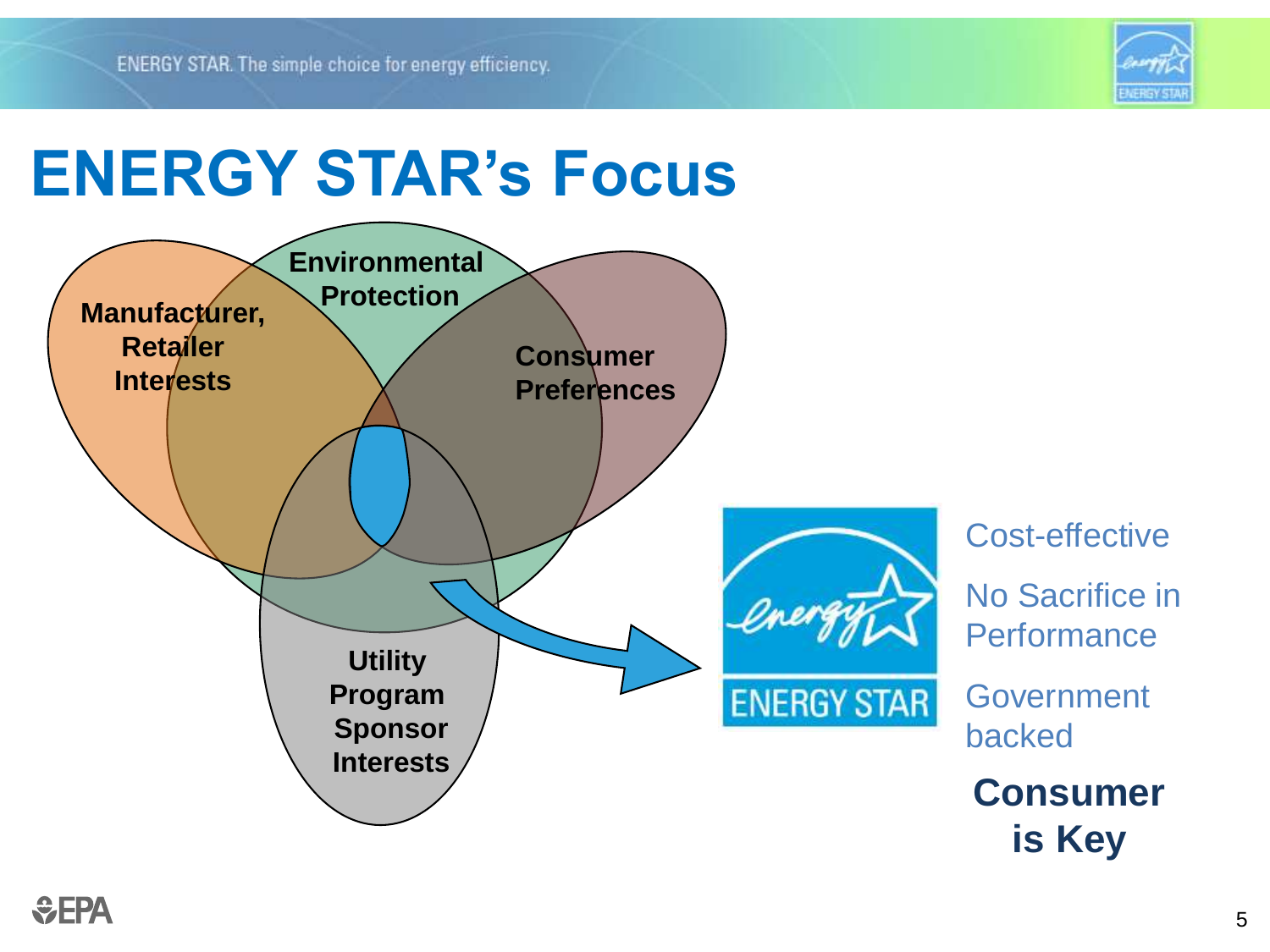

# **ENERGY STAR Guiding Principles**

- 1. Significant energy savings
- 2. Product performance maintained or enhanced
- 3. Purchasers can recover investment in increased efficiency within a reasonable time period
- 4. Efficiency achieved through one or more technologies; products can be broadly available
- 5. Energy consumption can be measured and verified
- 6. Label provides meaningful differentiation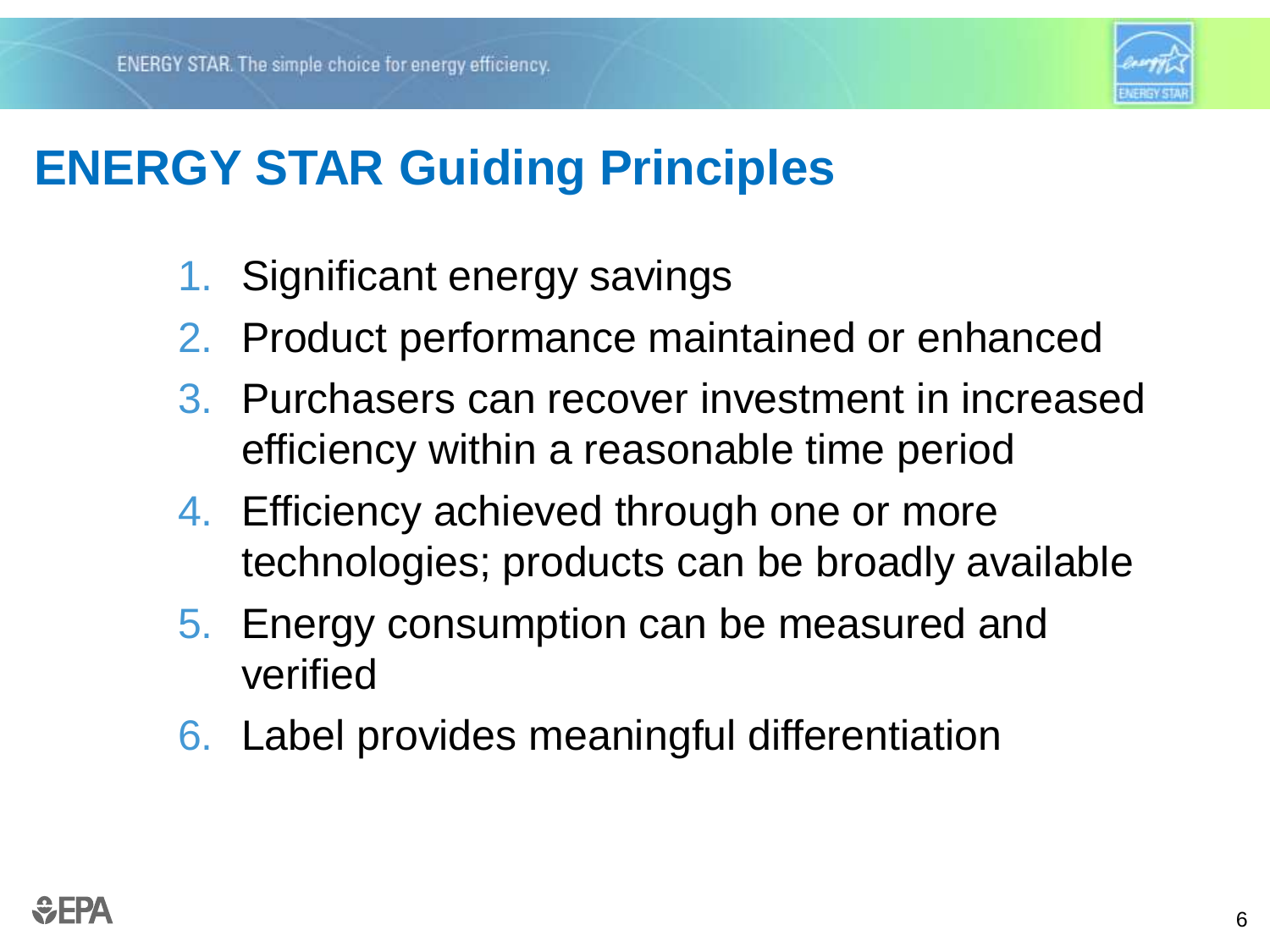

# **CT Provider Savings Claims**

- (thermostats) Control Half of your home's energy bill
- 14% savings 26% savings 22% savings
- Saved an average of 11.3% of AC-related energy
- customers in the US saved an average of 23% on their heating and cooling costs







- •Utility Not Required: xxxxx Saves 6% on Summer Electricity Bills •\$100 annual savings for consumers
- •Saving consumers 10 15%
- •4kW Demand Savings per Home •9000+ MWh in Energy Savings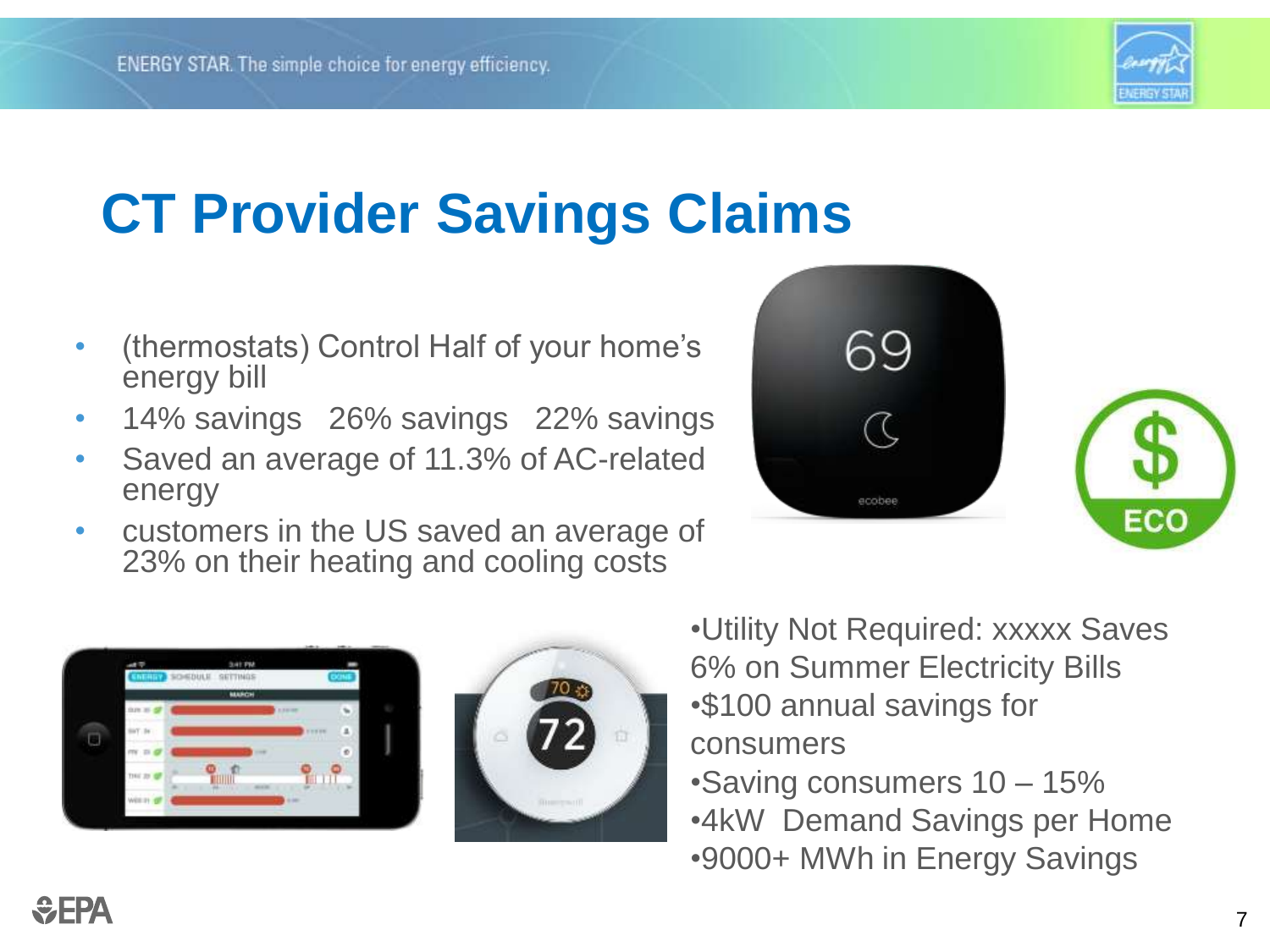

### **Current field of products is highly diverse**

- Strategies for energy savings
	- Savings through occupancy detection & automation, or
	- optimization of HVAC control; use less energy for equivalent comfort, or
	- through encouraging occupant behavior change
- Cloud based vs. in the home
	- Solutions may rely on cloud analytics and/or cloud control, or
	- may have extensive capabilities in the hardware&firmware in the home
- Stand alone product vs. relying on integration with HEMS or security systems
- Delivery channels: Retail; HVAC contractor; Home security, telecom or other service provider, or EEPS (in partnership with any others)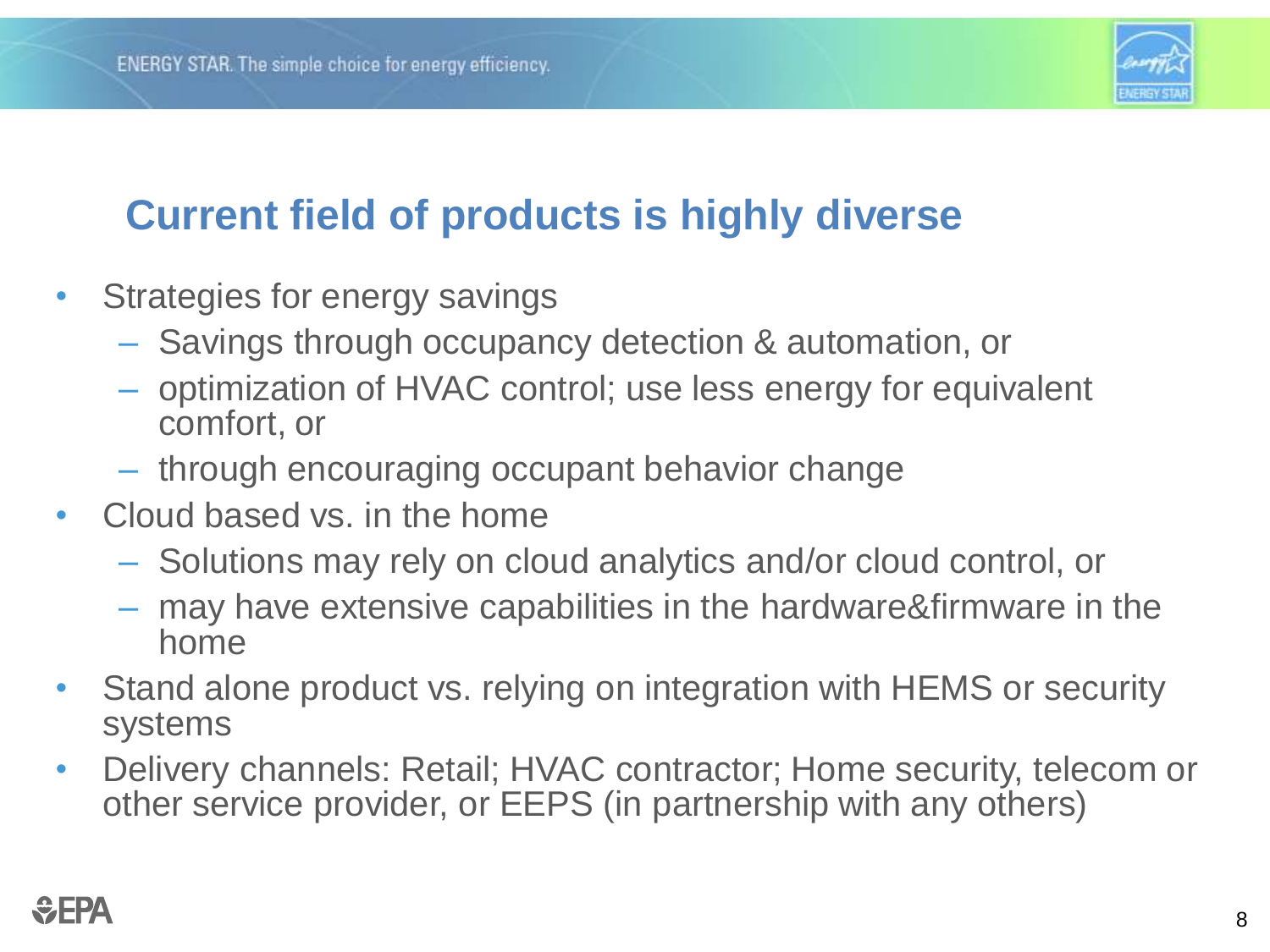

### **The service and the energy used to deliver it**

- The same fundamental service is being delivered: help us control our HVAC systems to keep our homes comfortable.
	- Use the least energy to do so, by the way
	- And make it convenient
- The potential for savings remains high
- Can we measure energy used for that service?
	- Past approach relied on identifying certain features of the controls (programmability)
	- The presence in the home of a control with features that enable energy savings has not reliably led to energy savings
- **EPA has always relied on laboratory tests as a proxy for energy savings in the field – is there another, better proxy available now?**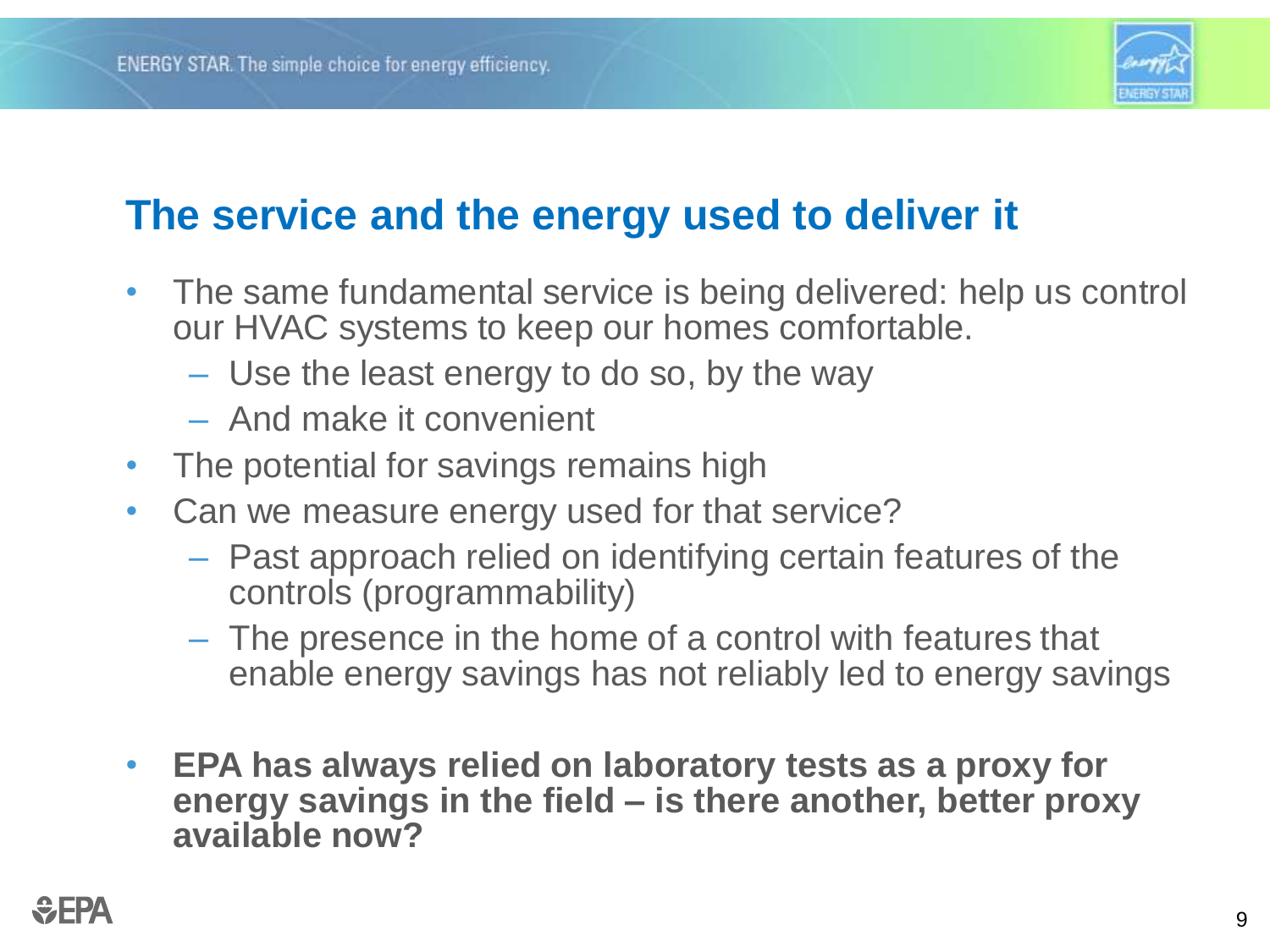

### **What do we mean by connected thermostat?**

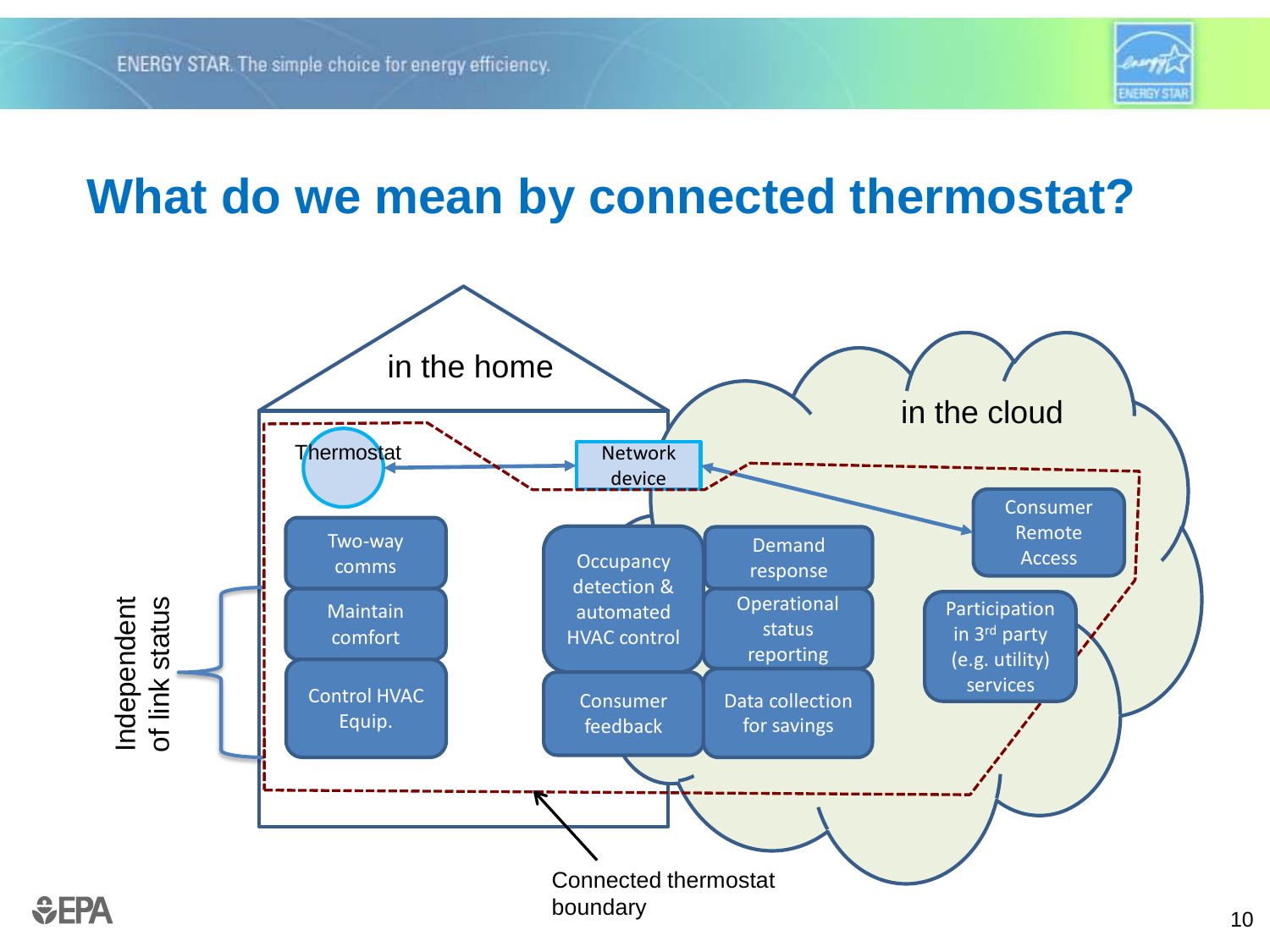

# **Outline of EPA approach**

- The ENERGY STAR product would encompass both device (hardware) and service (software) aspects
- That's enabled by basing recognition of connected thermostats on data from the field
- The service provider is the ENERGY STAR partner
- To earn the ENERGY STAR:
	- Meet criteria that enable savings
	- Periodic reporting of metric that indicate savings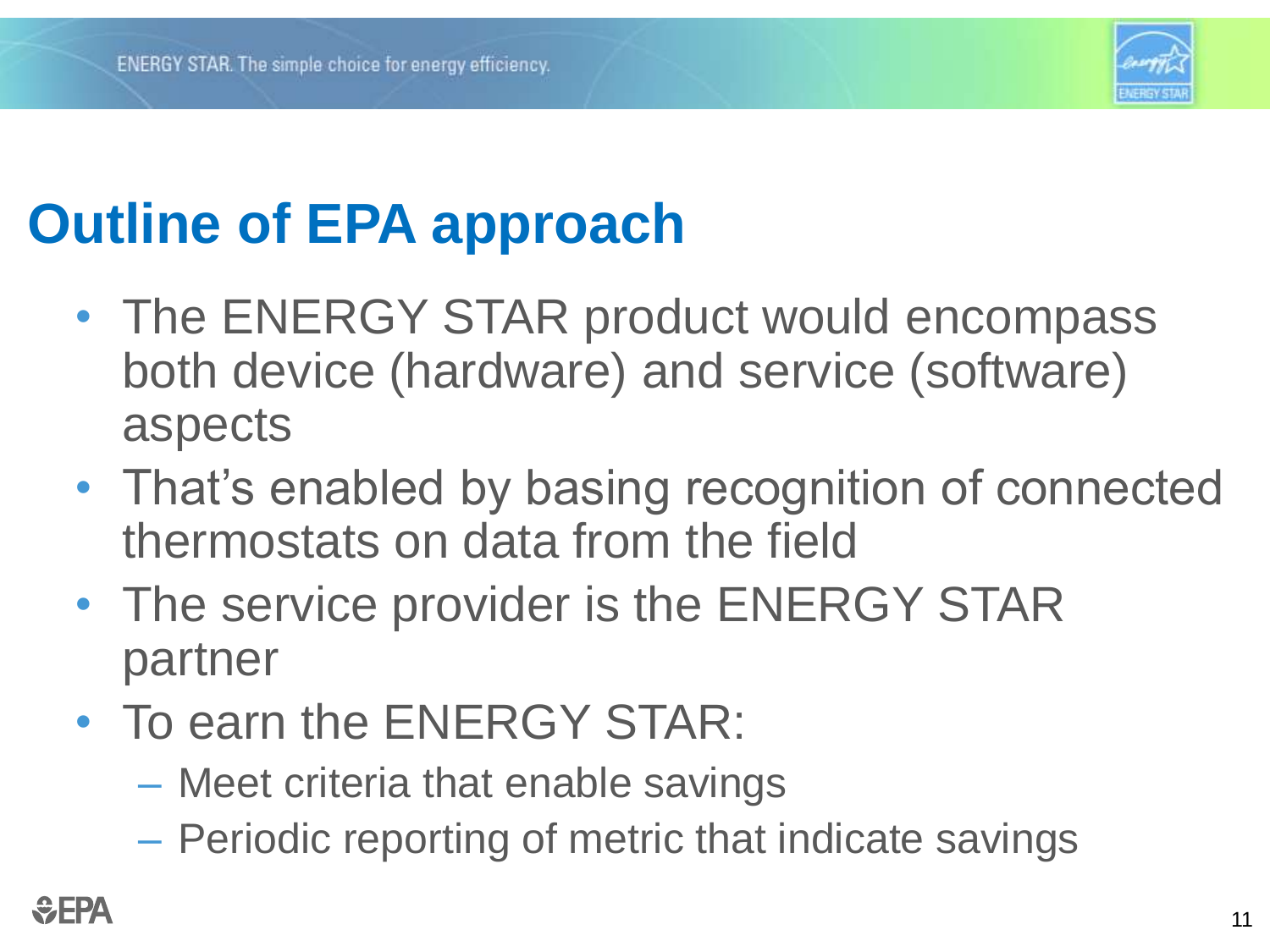

# **Advantages of proposed approach**

- Bypasses question of HOW energy savings are achieved, concentrates on WHETHER they are
- Accommodates wide variety of system architectures, business models and delivery channels
- Can credit services, which provide much of the potential for savings (e.g. remote control, sophisticated predictive algorithms, feedback to consumers)
- Service providers have access to rich data stream
- Wide scope for innovation may be able to credit products that deliver behavioral savings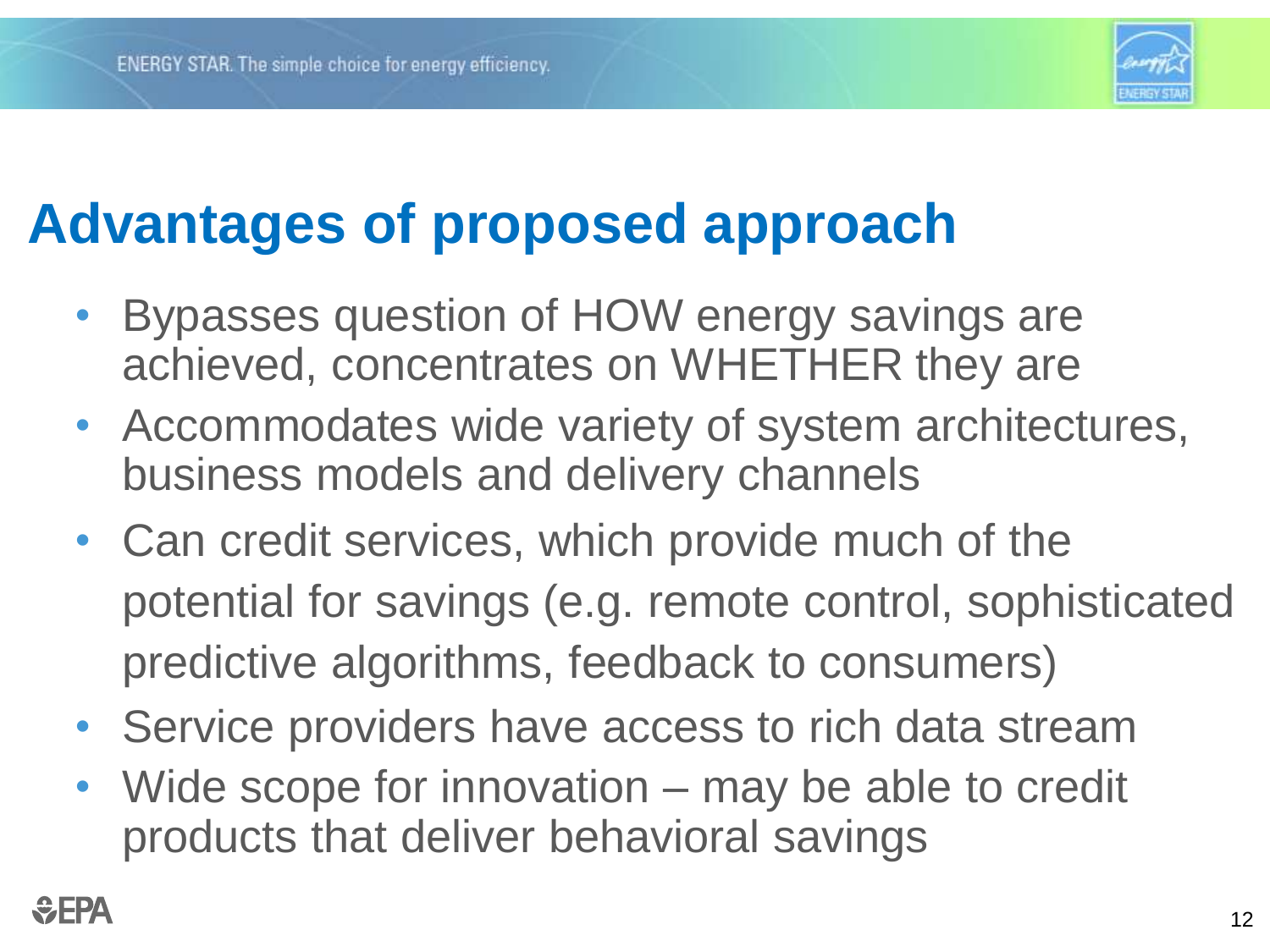

#### **Metric to demonstrate savings based on field data**

- Based on publicly available weather data and data available from CT after installation: how it is wired, indoor temperature history, set temperature history, on/off times of controlled equipment.
- Score for each home expresses run time reduction from baseline run time.
- Baseline run time assumes counterfactual indoor temperature history and derives baseline run time from it using a model of that particular home's relationship between HVAC run time and ∆T.
- Metric score for each home is aggregated regionally for comparison to a more realistic aggregate baseline.
- National score is average of regional scores, weighted by % of national heating or cooling energy in each EIA region.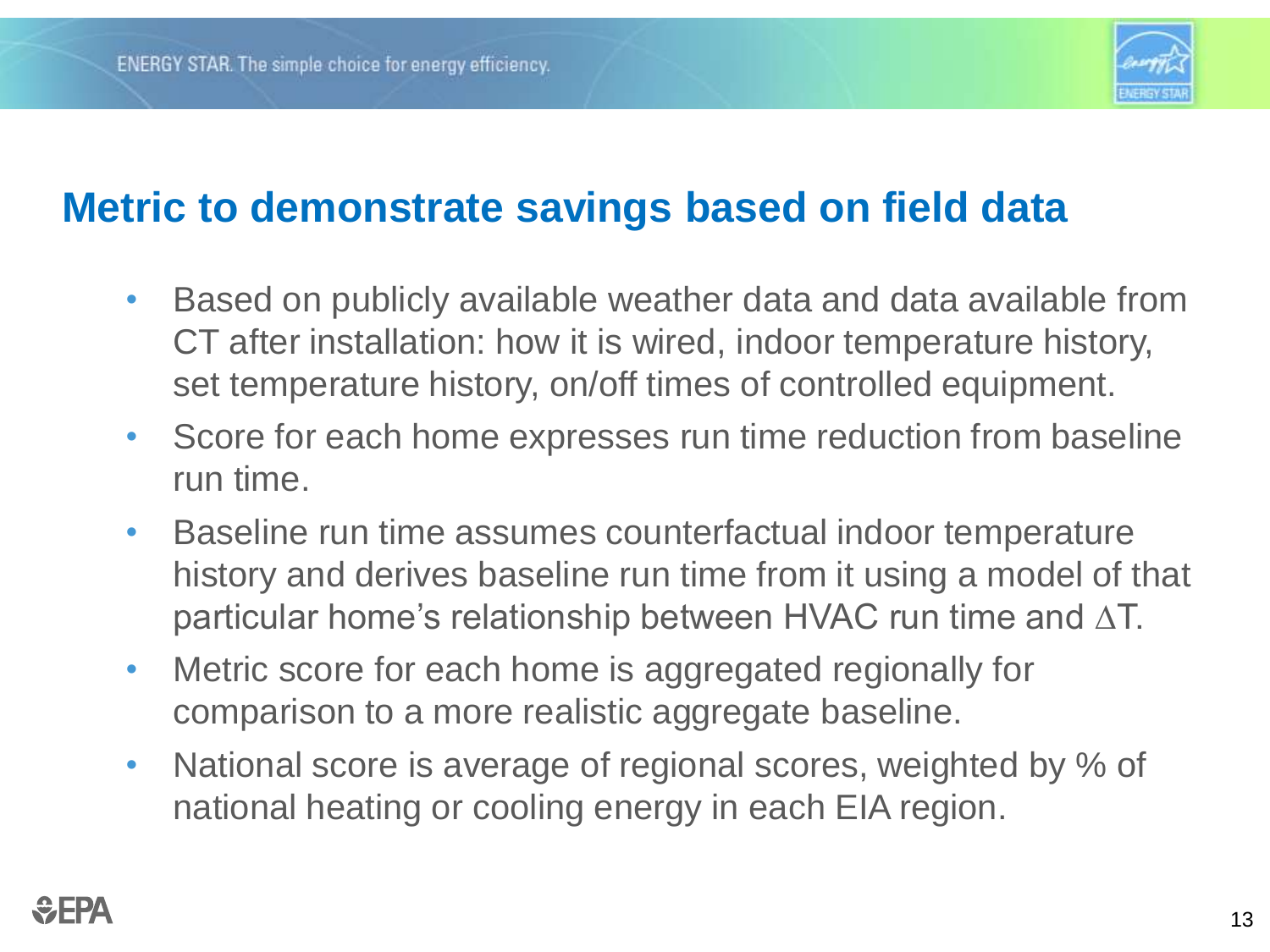

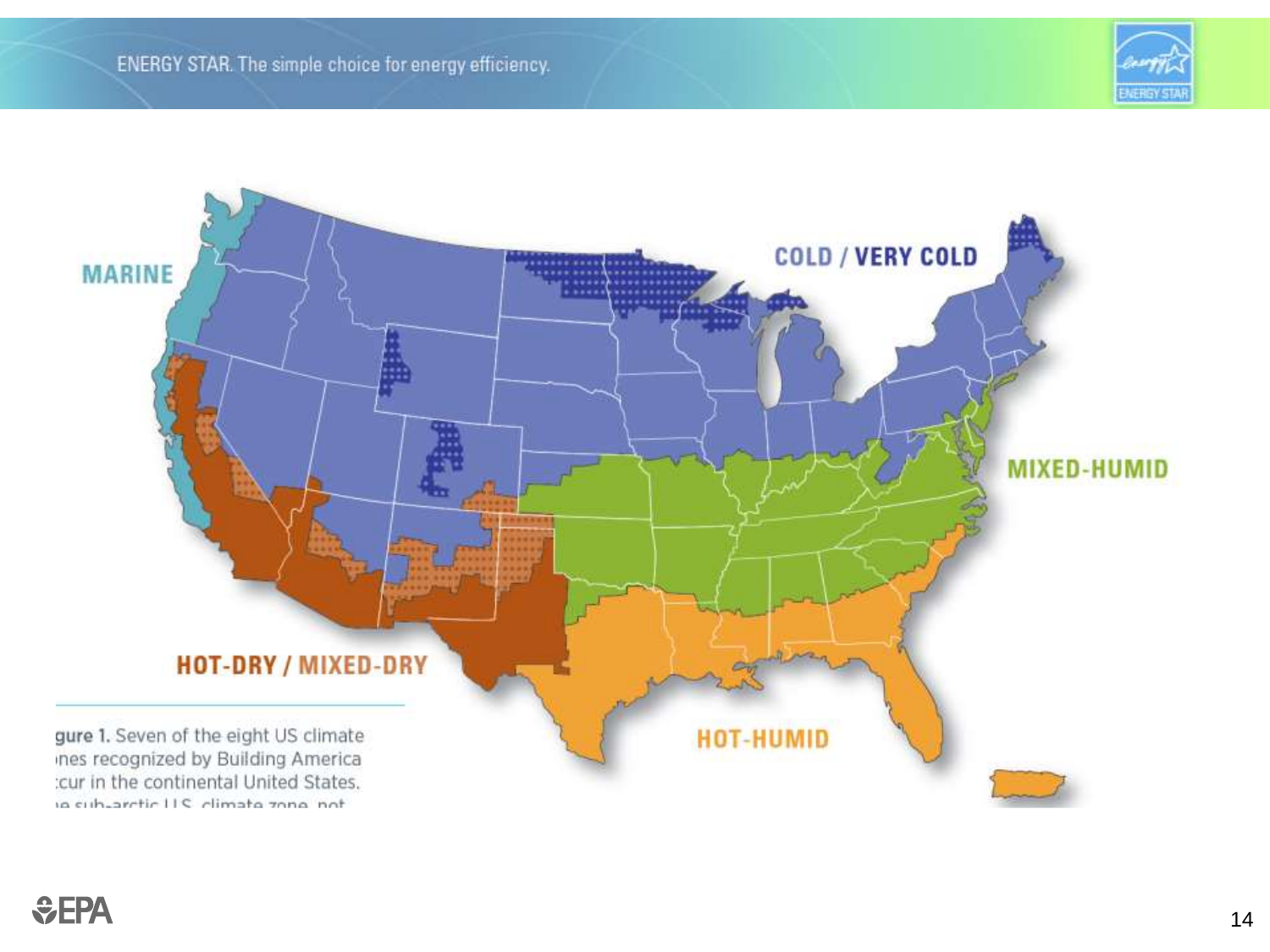

### **Model of home (Heating)**

$$
HRT = \alpha_h \cdot (\Delta T - \tau_h)
$$

Indoor temperature changes affect  $\Delta T$ , which drives energy savings through reduced heating run time  $HRT$ .

 $\Delta T$  is indoor minus outdoor temperature

 $\tau_h$  reflects "free heat" from solar gain + equipment/activities in home  $\alpha_h$  represents the responsiveness of the home to heating equipment

The model is derived for a particular home through a linear fit to the data.

EPA has developed open source Python code to implement these calculations – the intention is that service providers integrate it into their data environments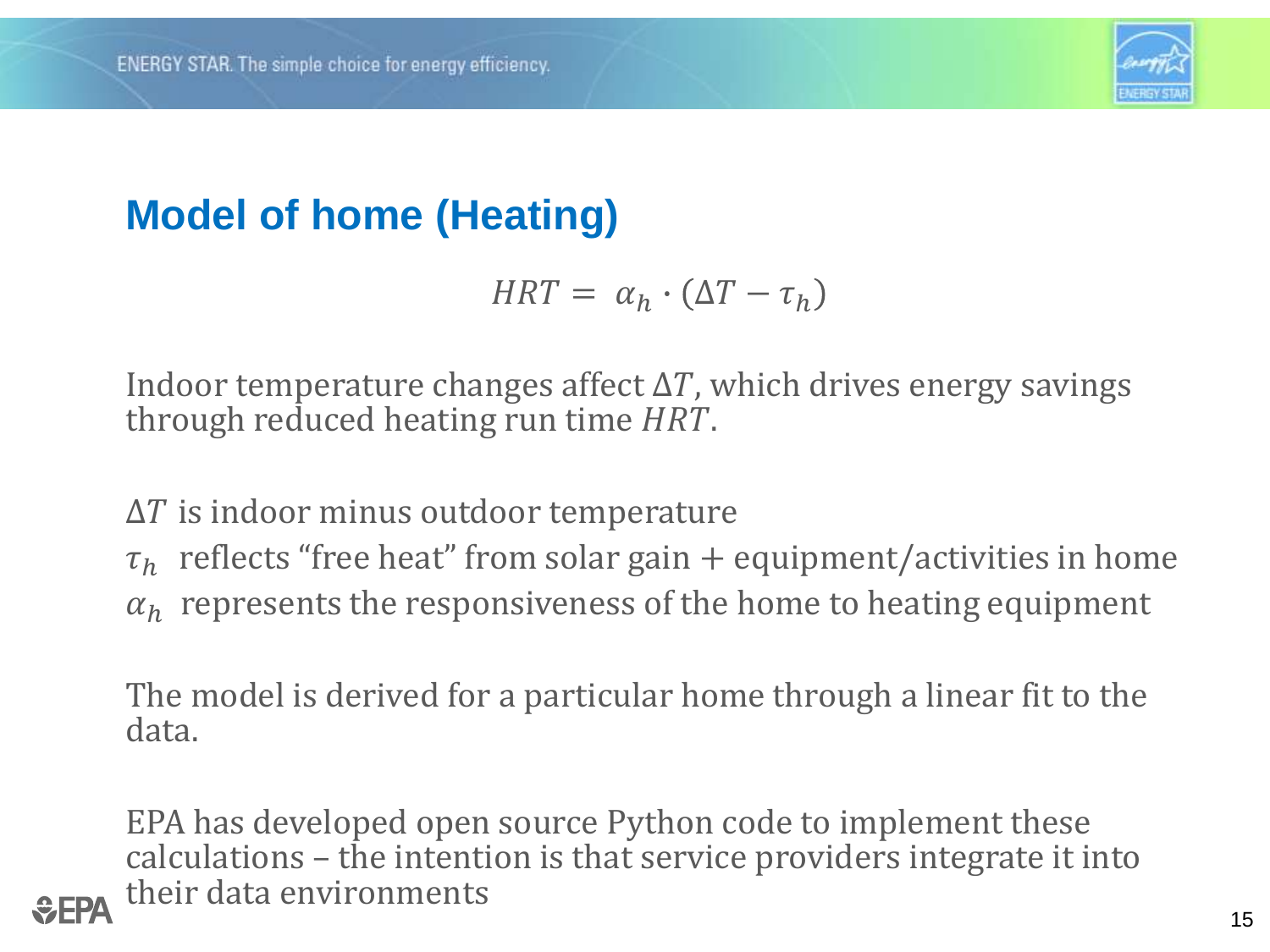

### **Proposed requirements**

- A few device (hardware) requirements
	- Static temperature accuracy
	- Operates as dumb thermostat when disconnected
- A few product (hardware + software) requirements
	- Feedback to resident of energy impacts of their choices
	- Some ability to react to presence
	- Scheduling
	- Ability to collect data for metric calculation
	- Ability to be used for DR
- Field savings
	- $-$  Minimum mean and 20<sup>th</sup> percentile metric scores
	- (Or demonstrate with a series of studies)
	- Metric scores reported every 6 months for previous heating/cooling season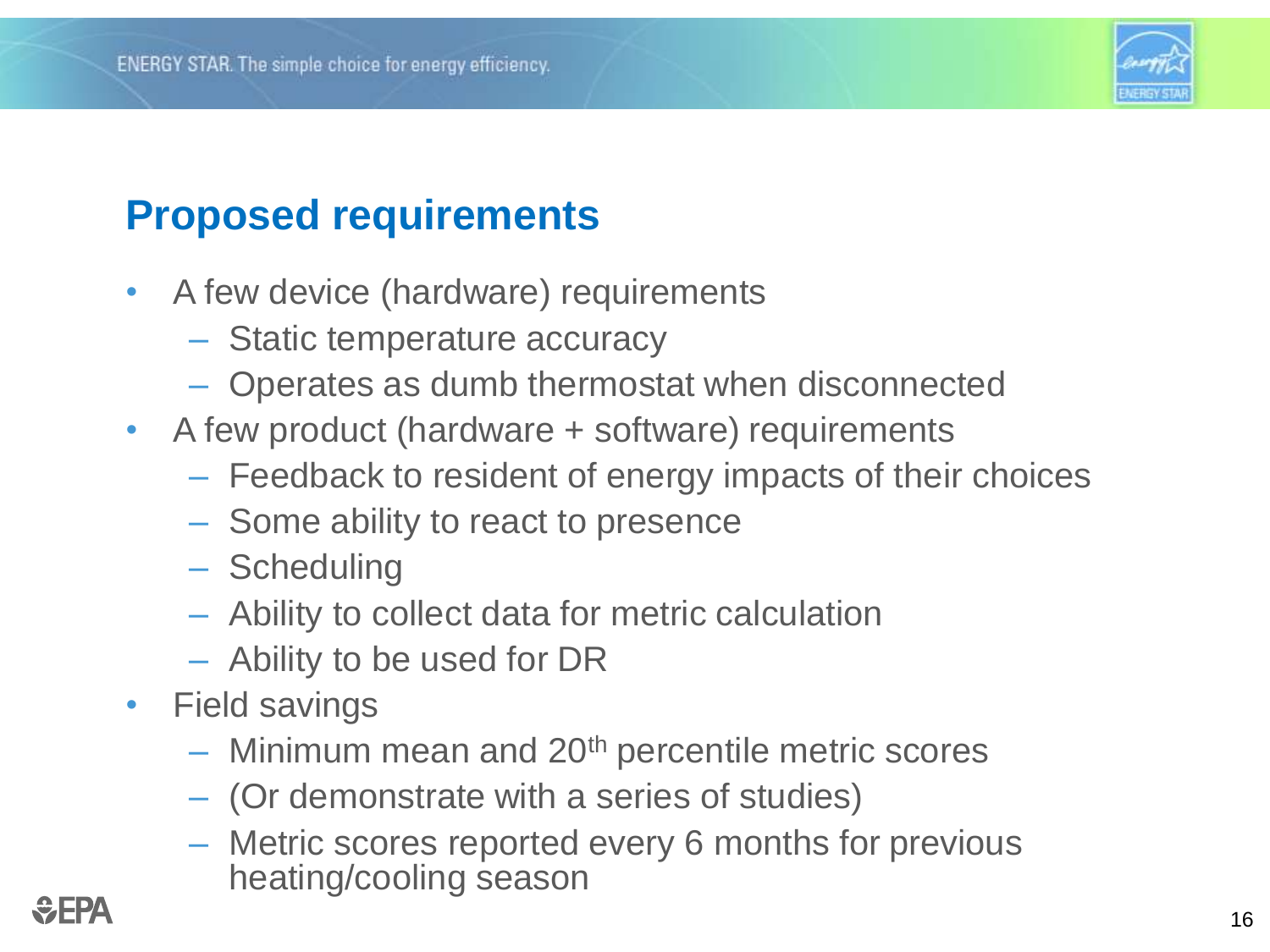

#### **Proposed alternative method to demonstrate savings**

- Current metric rewards limited savings strategies. Even with refinement, innovation may continue to stay ahead of the metric.
- Therefore, proposed ability for CT providers to use a series of A/B field studies to demonstrate savings
- Basically parallel to metric scores
	- Have national relevance
	- Earning the ENERGY STAR based on mean and 20<sup>th</sup> percentile of run time reduction or energy savings results
	- Include a sufficient # of homes
- Process encourages success
	- Study design (baseline, geographic variation, etc) must be pre-approved by EPA
	- Results of all approved studies proposed to be publicly posted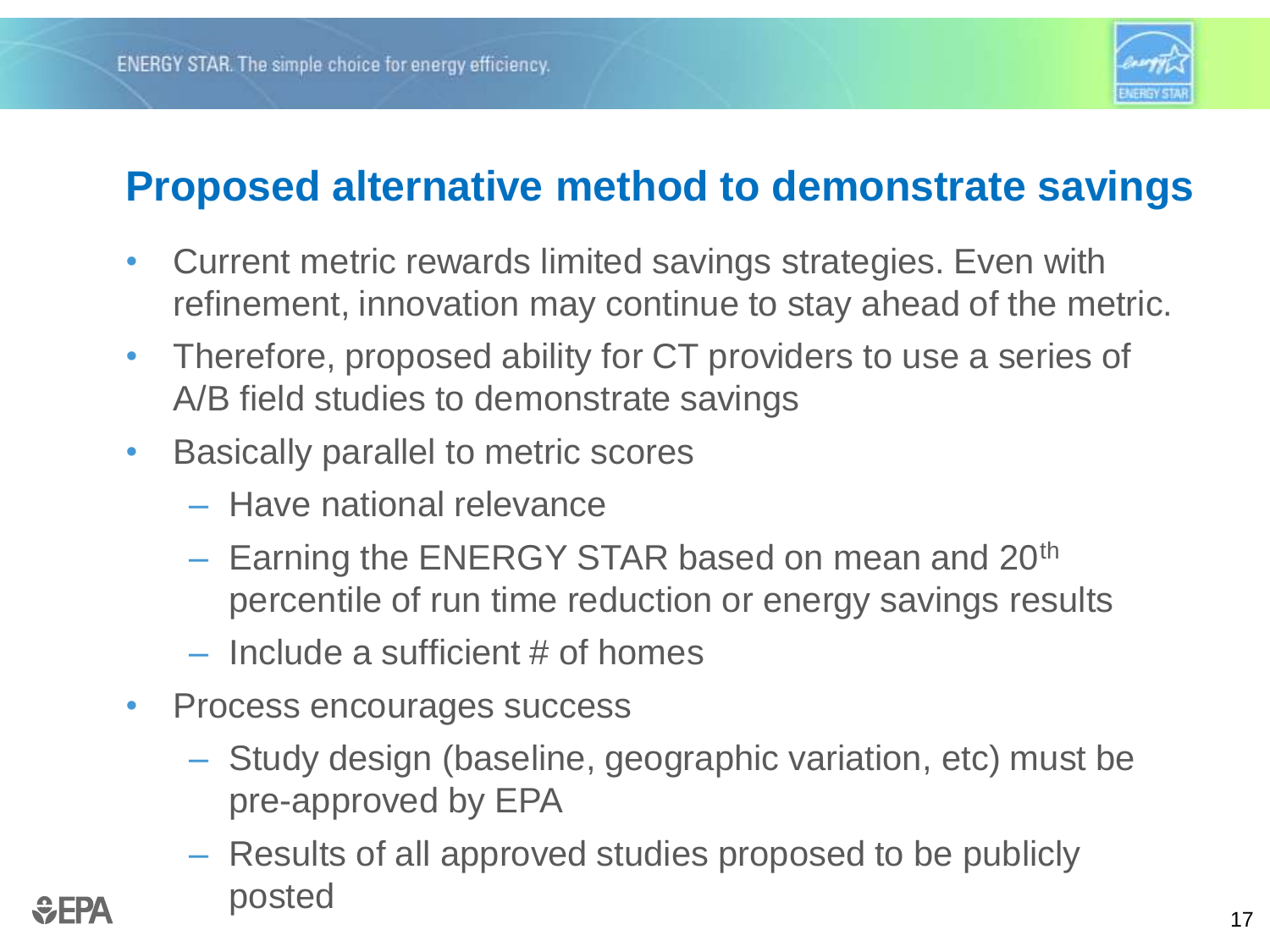

# **ENERGY STAR Guiding Principles**

- Significant energy savings
- $\checkmark$  Product performance maintained or enhanced
- $\checkmark$  Purchasers can recover investment in increased efficiency within a reasonable time period
- Efficiency achieved through one or more technologies; products can be broadly available
- $\checkmark$  Energy consumption can be measured and verified
- $\checkmark$  Label provides meaningful differentiation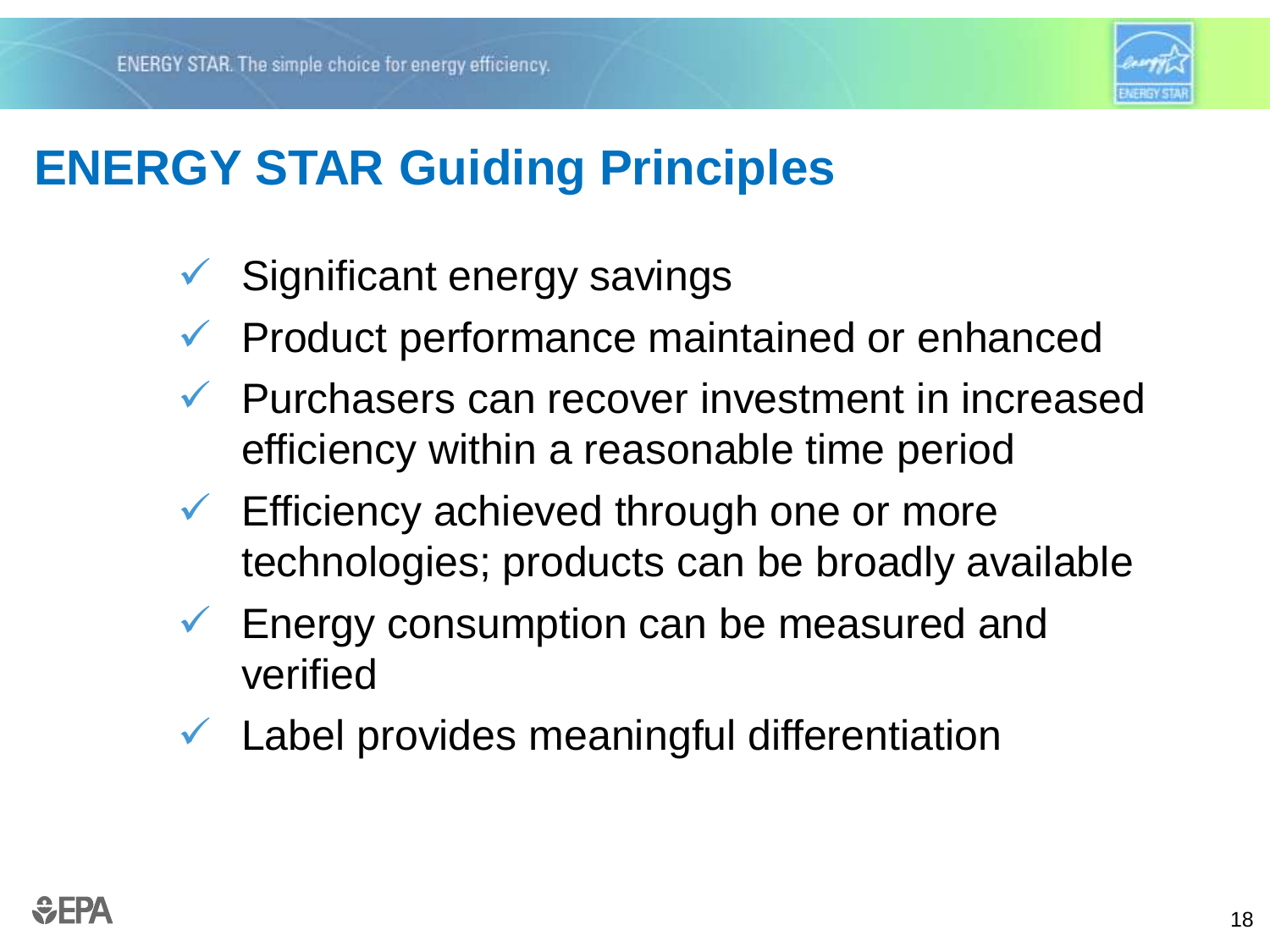

## **Current status**

- Draft 3 will be released May 2016, with Draft 2 Method to Demonstrate Savings
- Labeled products expected as soon as late summer
- By the way, EPA also has optional connected criteria for the full suite of appliances, as well as pool pumps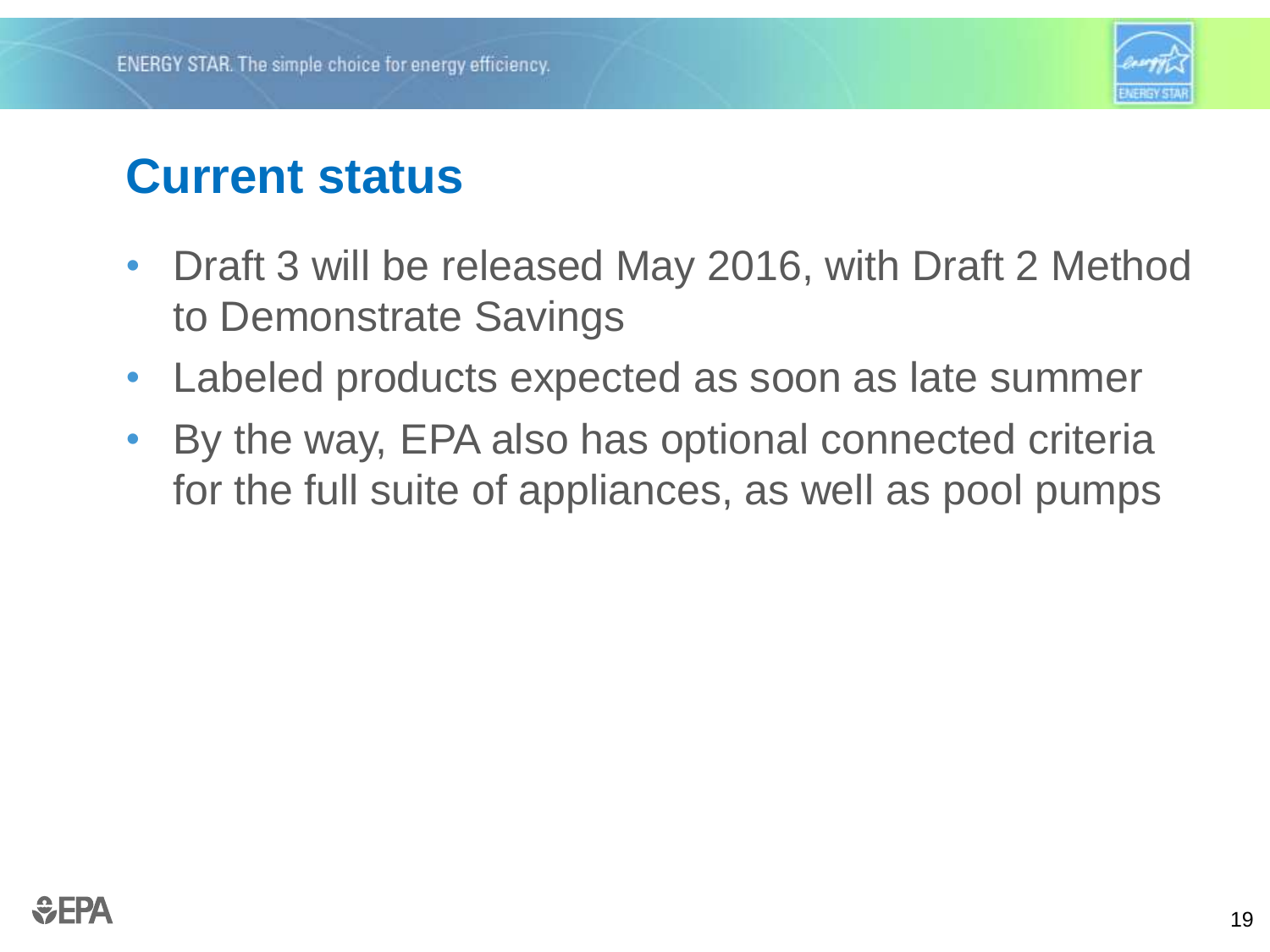

#### **Backup material**